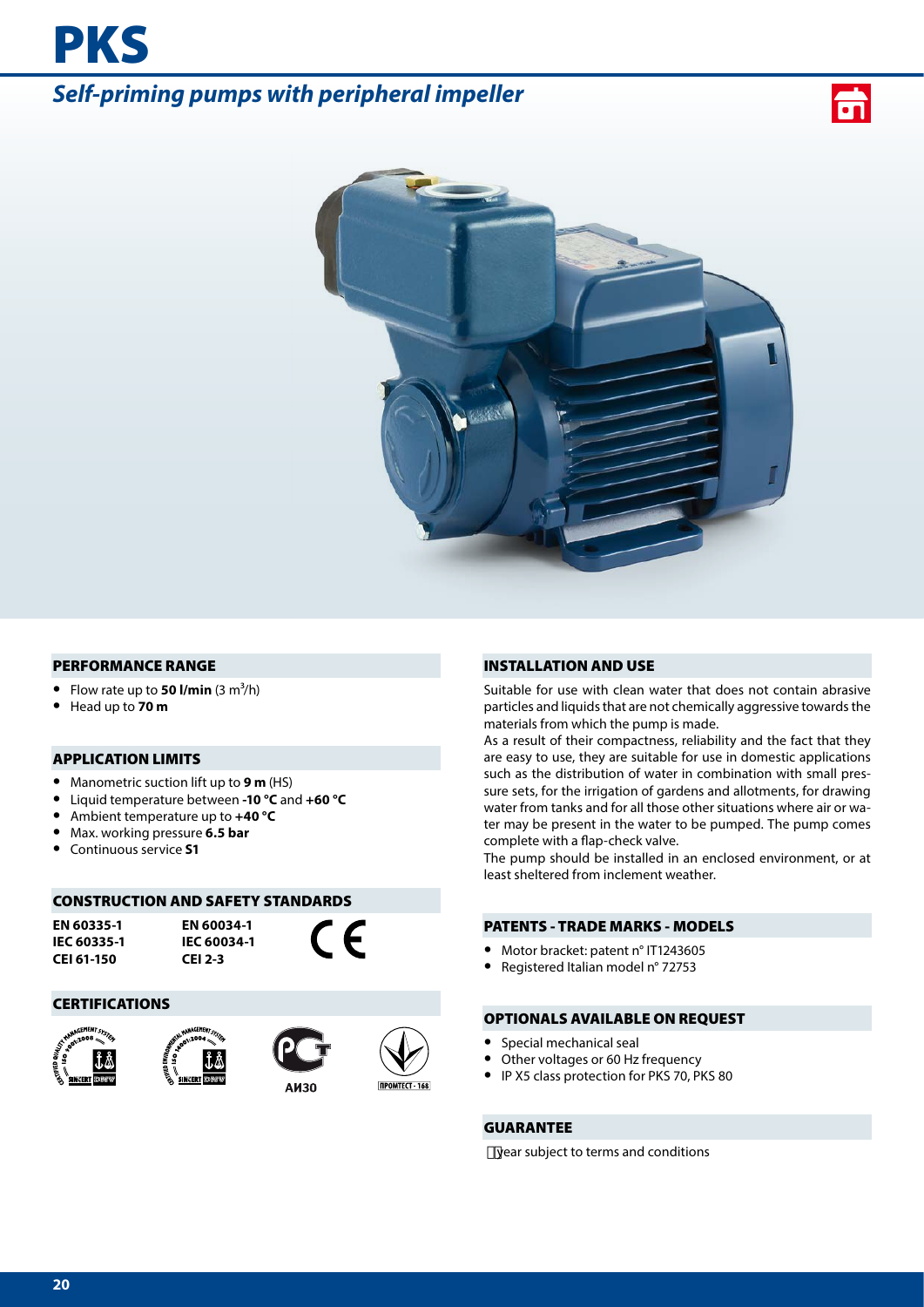

## CHARACTERISTIC CURVES AND PERFORMANCE DATA 50 Hz n= 2900 1/min HS= 0 m



| <b>MODEL</b>       |               | <b>POWER</b> |      | $m^3/h$  | 0  | 0.3 | 0.6  | 0.9  | 1.2 | 1.5  | 1.8 | 2.1  | 2.4 | 2.7  | 3.0 |
|--------------------|---------------|--------------|------|----------|----|-----|------|------|-----|------|-----|------|-----|------|-----|
| Single-phase       | Three-phase   | kW           | НP   | l/min    | 0  | 5   | 10   | 15   | 20  | 25   | 30  | 35   | 40  | 45   | 50  |
| PKSm <sub>60</sub> | <b>PKS 60</b> | 0.37         | 0.50 |          | 40 | 38  | 33.5 | 29   | 24  | 19.5 | 15  | 10   | 5   |      |     |
| <b>PKSm 65</b>     | <b>PKS 65</b> | 0.50         | 0.70 | H metres | 55 | 50  | 45.5 | 40.5 | 36  | 31   | 27  | 22   | 17  | 12.5 | 8   |
| <b>PKSm 70</b>     | <b>PKS 70</b> | 0.60         | 0.85 |          | 65 | 62  | 57   | 52   | 47  | 42   | 37  | 32   | 27  | 22   | 18  |
| PKSm80             | <b>PKS 80</b> | 0.75         |      |          | 70 | 66  | 61   | 56   | 51  | 46   | 41  | 36.5 | 31  | 27   | 22  |

**Q** = Flow rate **H** = Total manometric head **HS** = Suction height Tolerance of characteristic curves in compliance with EN ISO 9906 App. A.

# INSTALLATION EXAMPLE

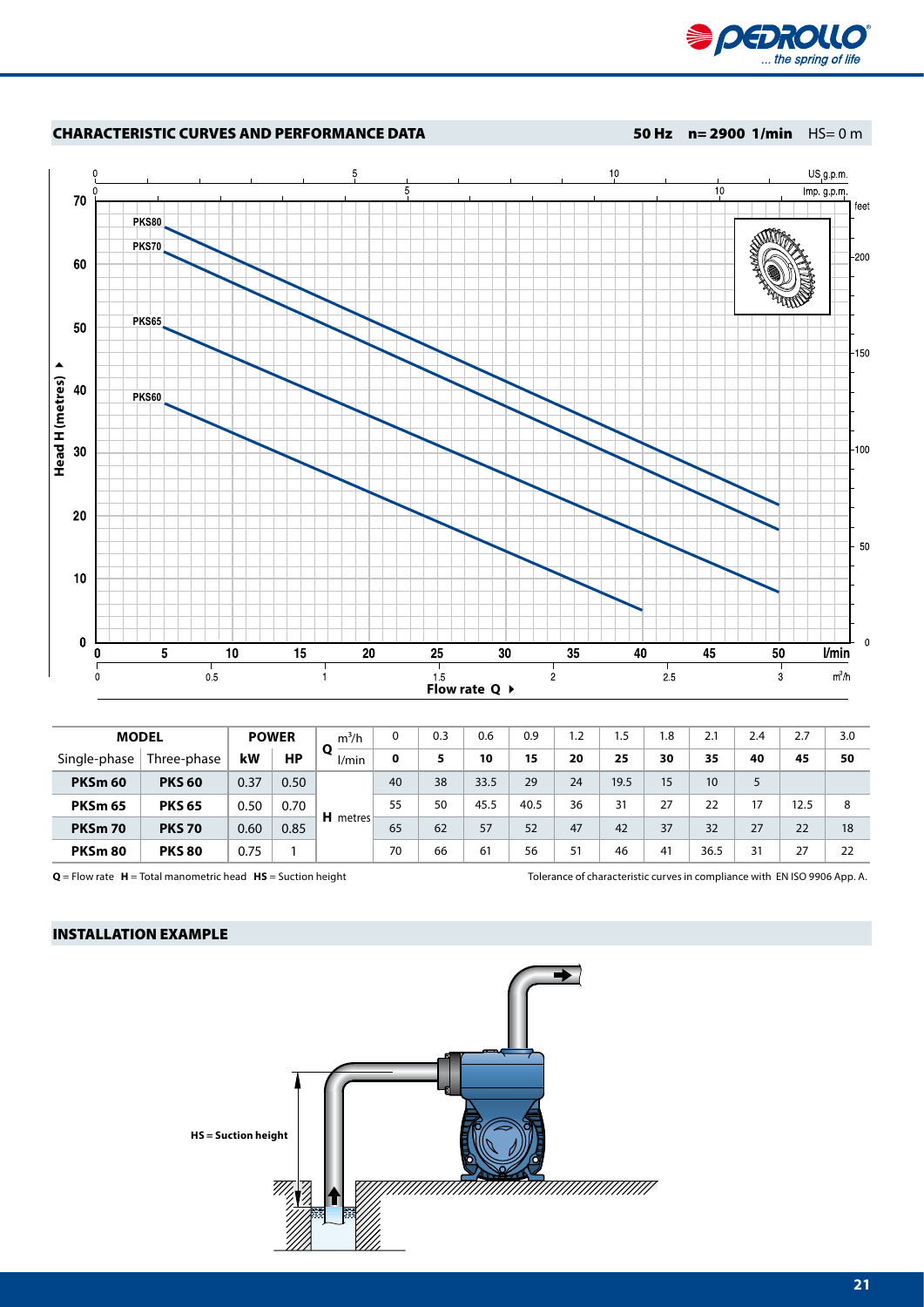# **PKS**

|              | <b>POS. COMPONENT</b>  |                                     | <b>CONSTRUCTION CHARACTERISTICS</b>                                                                     |                 |                           |            |  |  |  |  |  |  |  |
|--------------|------------------------|-------------------------------------|---------------------------------------------------------------------------------------------------------|-----------------|---------------------------|------------|--|--|--|--|--|--|--|
| 1            | <b>PUMP BODY</b>       | flap-check valve                    | Cast iron, complete with threaded ports in compliance with ISO 228/1 and the suction port with built-in |                 |                           |            |  |  |  |  |  |  |  |
| $\mathbf{2}$ | <b>MOTOR BRACKET</b>   |                                     | Aluminium with brass insert (patented), reduces the risk of impeller seizure                            |                 |                           |            |  |  |  |  |  |  |  |
| 3            | <b>IMPELLER</b>        |                                     | Brass, with peripheral radial vanes                                                                     |                 |                           |            |  |  |  |  |  |  |  |
| 4            | <b>MOTOR SHAFT</b>     | Stainless steel EN 10088-3 - 1.4104 |                                                                                                         |                 |                           |            |  |  |  |  |  |  |  |
| 5            | <b>MECHANICAL SEAL</b> | Seal                                |                                                                                                         |                 |                           |            |  |  |  |  |  |  |  |
|              |                        | Model                               | <b>Diameter</b>                                                                                         | Stationary ring | Rotational ring           | Elastomer  |  |  |  |  |  |  |  |
|              |                        | <b>AR-12</b>                        | $Ø$ 12 mm                                                                                               | Ceramic         | Graphite                  | <b>NBR</b> |  |  |  |  |  |  |  |
| 6            | <b>BEARINGS</b>        | <b>Pump</b>                         | Model                                                                                                   |                 |                           |            |  |  |  |  |  |  |  |
|              |                        | <b>PKS 60-65</b>                    | 6201 ZZ / 6201 ZZ                                                                                       |                 |                           |            |  |  |  |  |  |  |  |
|              |                        | <b>PKS 70-80</b>                    | 6203 ZZ / 6203 ZZ                                                                                       |                 |                           |            |  |  |  |  |  |  |  |
| 7            | <b>CAPACITOR</b>       | Pump                                | Capacitance                                                                                             |                 |                           |            |  |  |  |  |  |  |  |
|              |                        | Single-phase                        | (230 V or 240 V)                                                                                        | (110 V)         |                           |            |  |  |  |  |  |  |  |
|              |                        | <b>PKSm 60</b>                      | 10 µF 450 VL                                                                                            |                 | 25 µF 250 VL              |            |  |  |  |  |  |  |  |
|              |                        | <b>PKSm 60</b>                      | 14 µF 450 VL                                                                                            |                 | $25 \mu F 250 \text{ VL}$ |            |  |  |  |  |  |  |  |
|              |                        | <b>PKSm 70</b>                      | 16 µF 450 VL                                                                                            |                 | 60 µF 250 VL              |            |  |  |  |  |  |  |  |
|              |                        | <b>PKSm 80</b>                      | 20 µF 450 VL                                                                                            |                 | 60 µF 250 VL              |            |  |  |  |  |  |  |  |

**8 ELECTRIC MOTOR PKSm**: single-phase 230 V - 50 Hz with thermal overload protector built-in to the winding. **PKS**: three-phase 230/400 V - 50 Hz.

➠ **Pumps fitted with the three-phase motor option offer IE2 (IEC 60034-30) class high performance**

– Insulation: F class.

– Protection: IP X4.